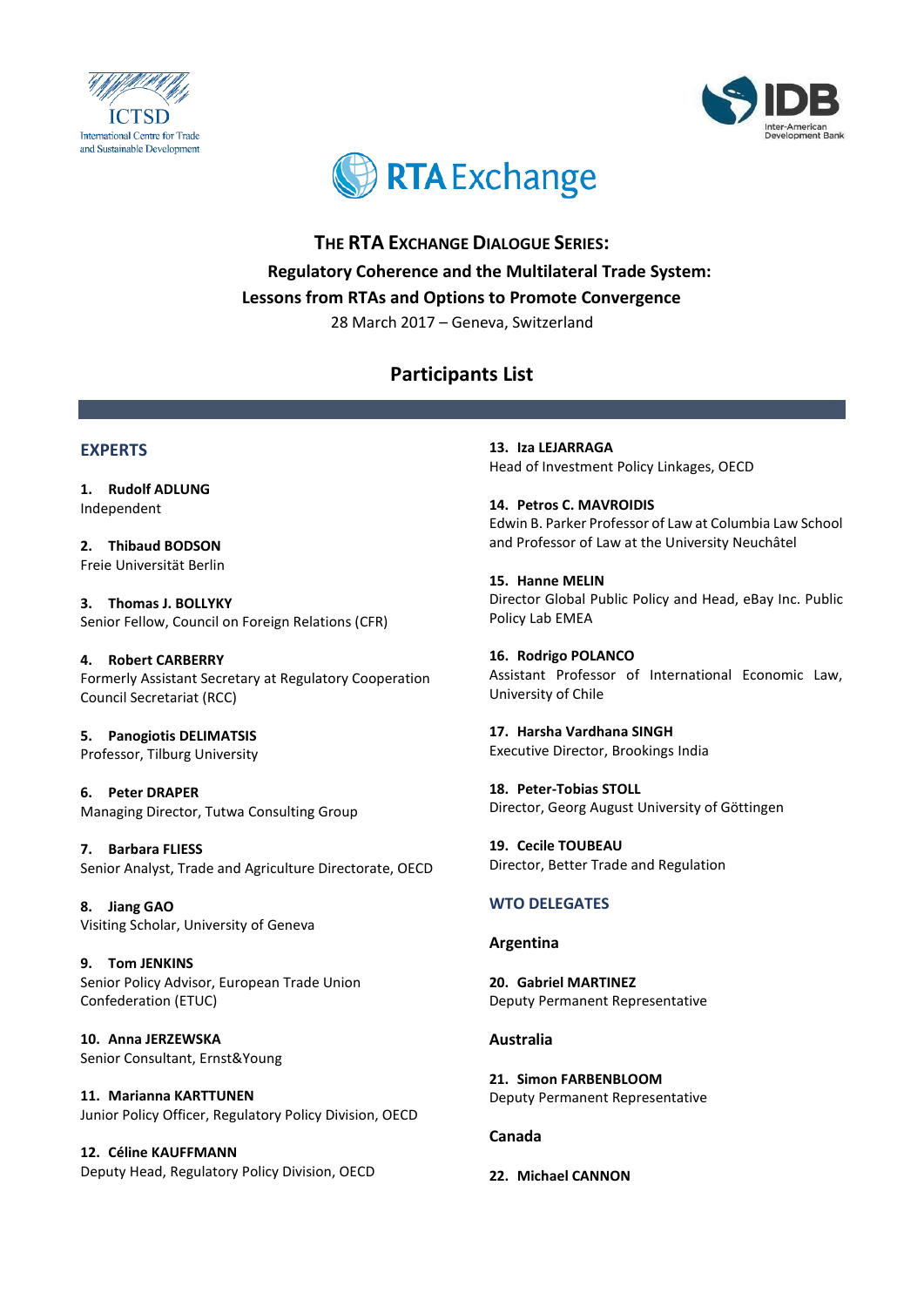#### Counsellor

# **China**

**23. XU Qingjun** Counsellor

**24. MAO Tianyu** First Secretary

### **Ecuador**

**25. Juan Falconi PUIG** Ambassador and Permanent Representative

### **European Union**

**26. Ignacio Garcia BERCERO** Director, DG Trade

**27. Marc VANHEUKELEN** Ambassador and Permanent Representative

**28. Claudia WEISS** First Secretary

#### **Germany**

**29. Anne-Kathrin ROETHEMEYER** Counsellor

#### **Guatemala**

**30. Débora María PONCE OGÁLDEZ** Counsellor

### **Indonesia**

**31. Francesca SIMANJUNTAK** Representative

#### **Japan**

**32. Junichi IHARA** Ambassador and Permanent Representative

**33. Saeko HASHIMOTO** Second Secretary

#### **Jamaica**

**34. Patrice LAIRD-GRANT** Minister Counsellor

### **Korea**

**35. Ghi Wuk YANG**  Counsellor

#### **Mexico**

**36. Ismael ORTIZ** Counsellor

### **Netherlands**

**37. Veerle HAAGH**  Counsellor

# **New Zealand**

**38. Charlotte FRATER** First Secretary

**39. Kate SWAN** Second Secretary

**40. Laura YOUNG** First Secretary

**Panama 41. Alfredo SUESCUM** Ambassador and Permanent Representative

**Philippines 42. Arnel Marcos SANCHEZ** Representative

### **Russia**

**43. Irina MEDVEDKOVA** First Secretary

### **South Africa**

**44. Thembekile MLANGENI**  First Secretary

### **Sri Lanka**

**45. Ajantha GEENAGE** Representative

### **Sweden**

**46. Daniel BLOCKERT** Ambassador and Permanent Representative

#### **Switzerland**

**47. Didier CHAMBOVEY** Ambassador and Permanent Representative

#### **Uganda**

**48. Christopher ONYANGA APARR** Ambassador and Permanent Representative